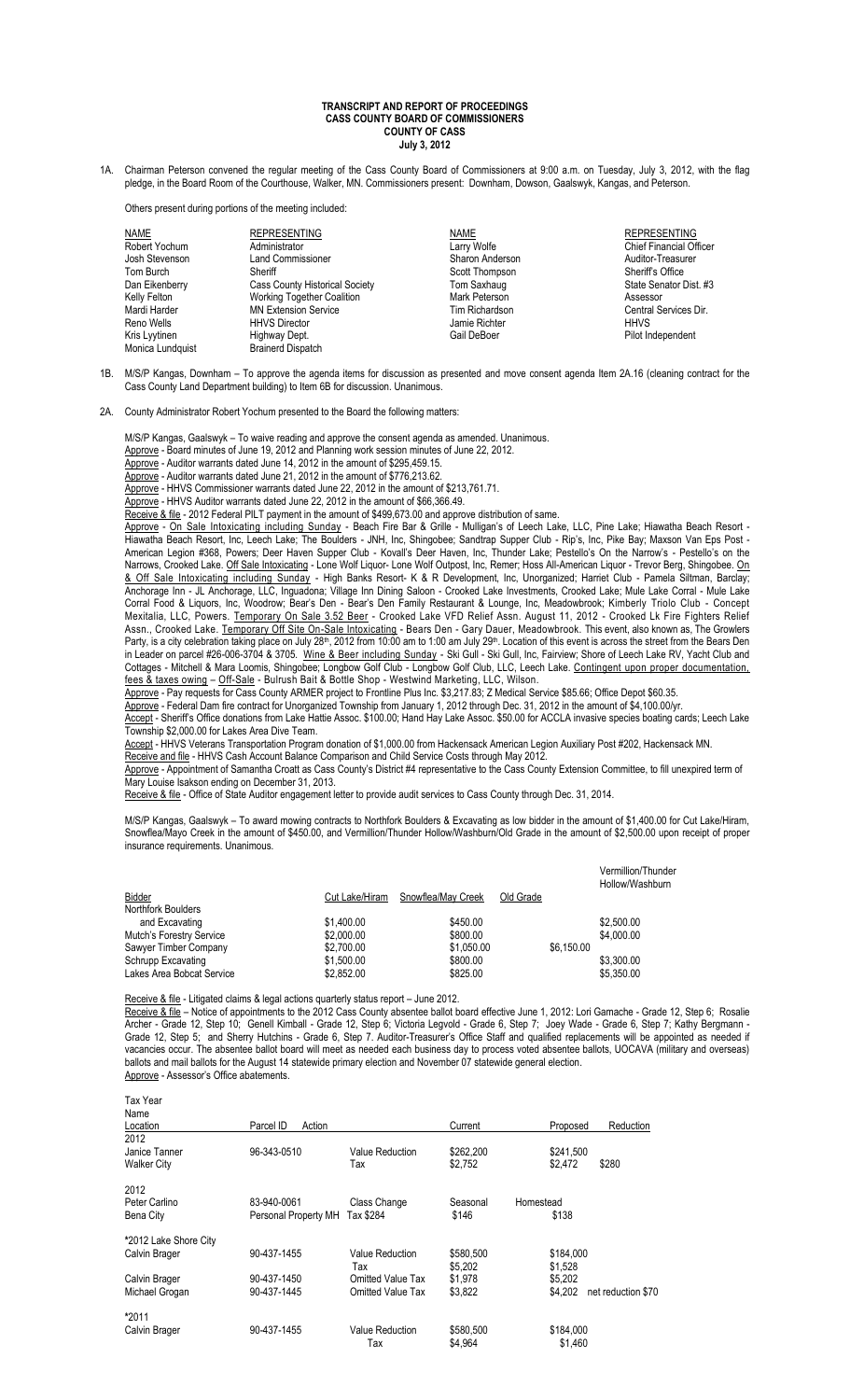| Calvin Brager<br>Michael Grogan | 90-437-1450<br>90-437-1445 | <b>Omitted Value Tax</b><br><b>Omitted Value Tax</b> | \$1.890<br>\$3.286   | \$4.964<br>\$3.648<br>net reduction \$68 |
|---------------------------------|----------------------------|------------------------------------------------------|----------------------|------------------------------------------|
| *2010                           |                            |                                                      |                      |                                          |
| Calvin Brager                   | 90-437-1455                | Value Reduction<br>Тах                               | \$603.300<br>\$4.980 | \$184,000<br>\$1.400                     |
| Calvin Brager<br>Michael Grogan | 90-437-1450<br>90-437-1445 | <b>Omitted Value Tax</b><br><b>Omitted Value Tax</b> | \$1.830<br>\$3.158   | \$4.980<br>net reduction \$64<br>\$3.524 |

\*Realignment of structures on correct parcels

M/S/P Kangas, Gaalswyk – To authorize contracts for Certificates of Survey and monumentation as follows: project #12 to Kohout Surveying (Sections 20, 28, 29, and 30 of Bull Moose Township) not to exceed \$19,800, project #13 to Bolton & Menk, Inc. (Sections 12 and 13 of Trelipe N Township) not to exceed \$4,200, project #14 to Northern Engineering & Consulting, Inc. (Section 20 of Torrey Township) not to exceed \$4,805, and project #15 to Kohout Surveying (Section 18 of Beulah Township) not to exceed \$7,200. Unanimous.

|                                           | Project #12     | Project #13      | Project #14 | Project #15 |
|-------------------------------------------|-----------------|------------------|-------------|-------------|
| <b>Bidder</b>                             | Bull Moose Twp. | Trelipe (N) Twp. | Torrey Twp. | Beulah Twp. |
| Arro Land Surveyors, LLC                  | \$21.170.00     | \$10,949.00      | No Bid      | No Bid      |
| Bolton & Menk, Inc.                       | \$21,300.00     | \$4,200.00       | \$5.800.00  | \$8,000.00  |
| Kohout Surveying                          | \$19,800.00     | \$6,500.00       | \$5.500.00  | \$7,200.00  |
| Northern Engineering & Consulting, Inc.   | No Bid          | \$6,860.00       | \$4.805.00  | \$9.810.00  |
| Northern Lights Surveying & Mapping, Inc. | No Bid          | \$6,580.00       | \$6.300.00  | No Bid      |

Accept - MPCA SSTS fix-up grant in the grant award amount of \$20,902.00.

Approve - Cass County to serve as fiscal agent for the Pine River Watershed Restoration and Protection Project.

Receive & file - Notice of emergency assistance to Carlton County by County Assessor Mark Peterson.

Receive & file - Timber auction results of June 28, 2012 totaling 4,862.00 cords plus 20.10mbf saw timber totaling \$130,368.00. Approve - Closure of MNDNR Grant #0028-09-ID (Mosquito Bridge Creek in Sec. 19, North May Twp.)with no grant or local matching funds used.

2B. County Administrator Robert Yochum presented bid results for the relocation and reuse of two County owned propane tanks from Ah Gwah Ching to the County Courthouse and County and the sale of one tank to ISD #113. Responses were received until Friday June 15, 2012 at 1:00 p.m. from three companies: Utility Energy Systems, Jeff Beach Concrete & Propane Piping, and Gas Service Company. Mr. Yochum, Chief Financial Officer Larry Wolfe, and Central Services Director Richardson tabulated the bids and recommended that Gas Service Company is the best cost proposal. Mr. Yochum explained the request from the State to acknowledge that the tanks are General Obligation Bond Financed Property and cannot be sold or otherwise disposed of without the written approval of the Commissioner of MN Management and Budget (any sale proceeds are paid to the State of MN). ISD #113 has previously expressed their intent to purchase one of the 18,000 gallon LP tanks for fair market value.

M/S/P Dowson, Downham – To accept Gas Service Company as the best cost proposal and authorize preparation of a contract for approval at the July 17, 2012 regular Board Meeting, to approve execution of the State of MN Certification for General Obligation Bond Financed Property, and to confirm ISD #113s' interest in purchasing one 18,000 gallon LP tank at \$24,500.00. Unanimous.

|                                                             | Utility Energy Systems | Jeff Beach Concrete<br>and Propane Piping | Gas Service<br>Company |
|-------------------------------------------------------------|------------------------|-------------------------------------------|------------------------|
| Courthouse Tank Only                                        | \$99,500.00            | \$128,977.00                              | \$90,000.00            |
| <b>HHVS Piping</b>                                          | \$7,000.00             | \$13,610.00                               | \$2,950.00             |
| Highway only                                                | \$48,000.00            | \$76,794.00                               | \$60,000.00            |
| Highway Tank purchase/reduction                             | $-$5,000.00$           | $-$2,500.00$                              | $-$7,000.00$           |
| Courthouse and Highway                                      | \$140,000.00           | \$205,771.00                              | \$143,000.00           |
| Courthouse, Highway, and HHVS                               | \$147,000.00           | \$219,381.00                              | \$145,950.00           |
| New Vaporizers                                              | \$32,000.00            | Included                                  | Included               |
| Painting and decals                                         | Included               | Included                                  | \$5,900.00             |
|                                                             |                        |                                           |                        |
| Total As Is                                                 | \$147.000.00           | \$219,381.00                              | \$151,850.00           |
| With new vaporizers                                         | \$179,000.00           | \$219,381.00                              | \$151,850.00           |
| Value of AGC 18,000 gallon tank as is                       | \$19,000.00            | \$24,500.00                               | \$20,000.00            |
| Honeywell estimated propane burner install at<br>Courthouse | \$20,000.00            | \$20,000.00                               | \$20,000.00            |
| <b>Total Project</b>                                        | \$199,000.00           | \$239,381.00                              | \$171,850.00           |

3A. MN State Senator District 3 Tom Saxhaug introduced himself to the Board. Senator Saxhaug was elected for his third term that began in 2002. Mr. Saxhaug served on the 2012 Senate Committees of Agriculture and Rural Economics; Environment and Natural Resources and Higher Education. Mr. Saxhaug discussed three major bi-partisan bills that passed in 2012: the game & fish bill, the bonding bill and the Vikings stadium bill. By consensus the Board requested support for the ARMER sales tax exemption bill. The Board thanked Senator Saxhaug for the update.

3B. Cass County Historical Society President Dan Eikenberry presented an update on recent activities including the publishing a "Historical Sites in Cass County" map (distributed around the county at Chambers of Commerce, museums, and information centers), the "Free Friday" program at the Cass County museum, historical programs each month (one in Pine River, one in Remer, and the rest at the Museum in Walker), expanded hours at the Museum ( now open on Saturdays from 10-3), presentation to the 6th grade Minnesota history students at WHA, planning for Outing's 2012 Ancient Travel Route celebration (will have a display there on August 11), and participation in area parades. Mr. Eikenberry also informed the Board that Museum Historian Renee Geving is retiring after twenty-six years. The Society requests release of the second half of the budgeted funds (\$2,500.00) appropriated for 2012, and consideration of assigning a desktop computer for museum use.

M/S/P Gaalswyk, Kangas – To authorize the second half payment to the Historical Society of 2012 budgeted funds in the amount of \$2,500.00, to refer the multi-year funding request to the Cass County Citizen Budget Committee, and further, to authorize assignment of a County owned used desktop computer for public use at the museum. Unanimous.

4A. Auditor-Treasurer Sharon Anderson discussed the potential local impacts of the voter ID constitutional amendment should it pass at the November general election - specifically the need to plan ahead for operational and capital budget impacts. Ms. Anderson added that if the amendment passes, the County may wish to take a legislative position on specific details, such as the continuation of mail balloting.

M/S/P Downham, Kangas – To refer the pending voter ID constitutional amendment operating and capital budget contingency planning to the 2013 Citizen Budget Committee. Unanimous.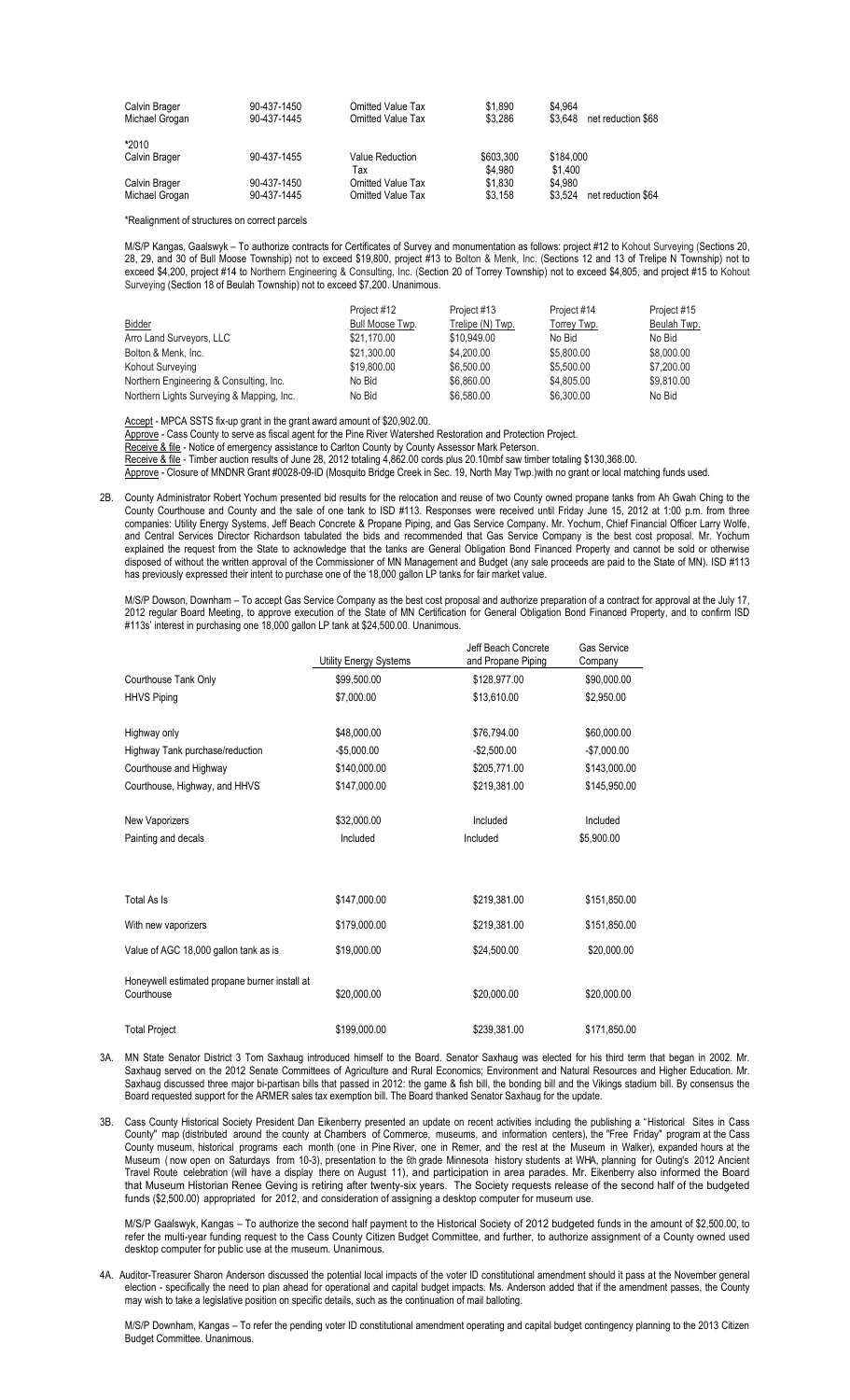- 4B. Ms. Anderson presented an update on a potential ditch clean out/repair of County Ditch No.9 pursuant to Minnesota Statutes Chapter 103E which outlines the procedures for ditch repairs by petition. Ms. Anderson added she will report back in the near future to begin the petition to process clean out/repair of County Ditch No. 9. No action at this time.
- 5A. University of Minnesota Extension Service Regional Director Mardi Harder requested Board approval of a Memorandum of Understanding with the MN Extension Service that will fund one full-time 4-H Program Coordinator through December 31, 2015.

Commissioner Kangas offered Resolution No. 40 -12 and moved its adoption, Commissioner Peterson seconded:

Agreement Between the University of Minnesota And Cass County For providing Extension programs locally and Employing Extension Staff

This Agreement ("Agreement") between the County of Cass Minnesota ("County") and the Regents of the University of Minnesota on behalf of its Extension unit, 240 Coffey Hall, St. Paul, Minnesota, 55108 ("University") is effective January 1, 2013, and supersedes and replaces any and all current or existing agreements relating to Extension and its programs that may exist between the County and University.

The term of this Agreement shall be three (3) years, beginning on January 1, 2013 and ending on December 31, 2015, unless earlier terminated as provided in paragraphs 7 and 8.

WITNESSETH:

WHEREAS, Minn. Stat. §38.34 authorizes a Board of County Commissioners to incur expenses and spend money for County Extension work; and WHEREAS, the money set aside and appropriated by the County Board in the County Extension Fund may be paid out by orders of the University's Director of Extension, or the Director's designee, as identified in Minn. Stat. §38.36, Subd. 3; and

WHEREAS, Minn. Stat. §38.37 provides that Extension educators must be employed according to University personnel procedures and must be University employees; and

WHEREAS, it is the intention of the County and University that the University shall provide Extension services on behalf of the County in exchange for considerations as detailed herein.

NOW THEREFORE, in consideration of the mutual undertaking and agreements contained within this Agreement, the County and University hereby agree as follows:

In accordance with Minn. Stat. §38.37 County desires to augment University's state-wide Extension programs. The programs that the County will augment are detailed in Table A below.

Table A

| Program                 | <b>FTE</b> | 2013<br>Price | FTE | 2014 Price | <b>FTE</b> | 2015 Price |
|-------------------------|------------|---------------|-----|------------|------------|------------|
| 4-H Program Coordinator | ۱.0        | \$65,550      | . 0 | \$66,530   | 1.0        | \$67,530   |

1. County recognizes that University costs for supporting these positions may increase from year to year. The costs payable for these positions are reviewed by the Association of Minnesota Counties' ("AMC") Extension Committee and University's Extension central administration, at which time the parties will agree on an appropriate inflation factor for the coming year(s). Unless County and University otherwise agree, the inflation factor will be as agreed to by AMC and University.

2. University will be responsible for providing the following: salary & fringe benefits for the positions, enhanced programming from regional extension educator staff, program supervision, travel (mileage, meals, and lodging), in-service training within program area, payroll, and accounting services.

The County agrees to provide local support in the form of office space, telephone, computer, network connections for email and other communications, software, support staff and other general office supplies. The University will recommend technology needs and other office standards. Nevertheless, the level of availability and type of such support will be determined by the County.

3. University will bill the County on a quarterly basis and the County will submit payment within thirty (30) days of receipt of the bill. The total annual amount to be paid by the County shall be paid in four (4) equal quarterly payments.

As vacancies occur, and if the County and University agree to continue to support the desired program and position, University will hire new personnel with involvement and concurrence of the County Extension Committee. The County will not be billed for a position during the time that position is vacant.

5. The University will complete an annual performance evaluation of each University Extension employee working in the County and supporting the programs identified in paragraph 1. The County Extension Committee will have the option to provide input to University on such evaluation. The University in accordance with University personnel guidelines will determine salary adjustment of each University Extension employee.

6. Annually, the County Extension Committee, in coordination with University, will be responsible for approving the County Extension educational programming and services, as provided for in Minn. Stat. §38.34. The parties acknowledge that County extension educational programming includes University's Nutrition Education Program educational programming.

7. Nothing in this Agreement precludes the County or University at any time during the term of this Agreement from requesting a modification of the County Extension program, including an adjustment of the number of University Extension personnel working in the County. The County or University will provide a minimum of three (3) months' notice if either party desires a change in programs that results in a decrease in the staffing or funding level, and both parties agree to enter into good faith discussions to address such request.

8. If University or the County in good faith determines that funding is no longer available to support the programs or positions providing services locally, either party may terminate this Agreement. Termination of the Agreement in its entirety requires a minimum of ninety (90) days prior notice. Notice shall be dated and provided in writing to the parties listed below as the contacts for this Agreement.

> If to County: Cass County - Robert Yochum, Administrator, Courthouse Annex, 2<sup>nd</sup> Floor 303 Minnesota Avenue W, P.O. Box 3000, Walker, MN 56484-3000 Facsimile No.: 218-547-7455, E-mail: robert.yochum@co.cass.mn.us

> If to University: University of Minnesota - Minnesota Extension, Attn: Chief Operating Officer 246 Coffey Hall , 1420 Eckles Avenue, St. Paul, MN 55108 Facsimile No.: 612-625-6227, E-mail: werne012@umn.edu

9. Each party agrees that it will be responsible for its own actions and the results thereof to the extent authorized by law and shall not be responsible for the acts of the other party or the results thereof. The County's liability is governed by the provisions of Minn. Stat. Chap. 466 and other applicable laws. The University's liability is governed by the provisions of the Minnesota Tort Claims Act, Minn. Stat. §3.736 and other applicable law.

10. Pursuant to Minn. Stat. §16C.05, Subd. 5, the University agrees that County, the State Auditor, or any of their duly authorized representatives at any time during normal business hours and as often as they may reasonably deem necessary, shall have access to and the right to examine, audit, excerpt, and transcribe any books, documents, papers, records, etc., which are pertinent to the accounting practices and procedures of relating to this Agreement. University agrees to maintain these records in accordance with applicable law.